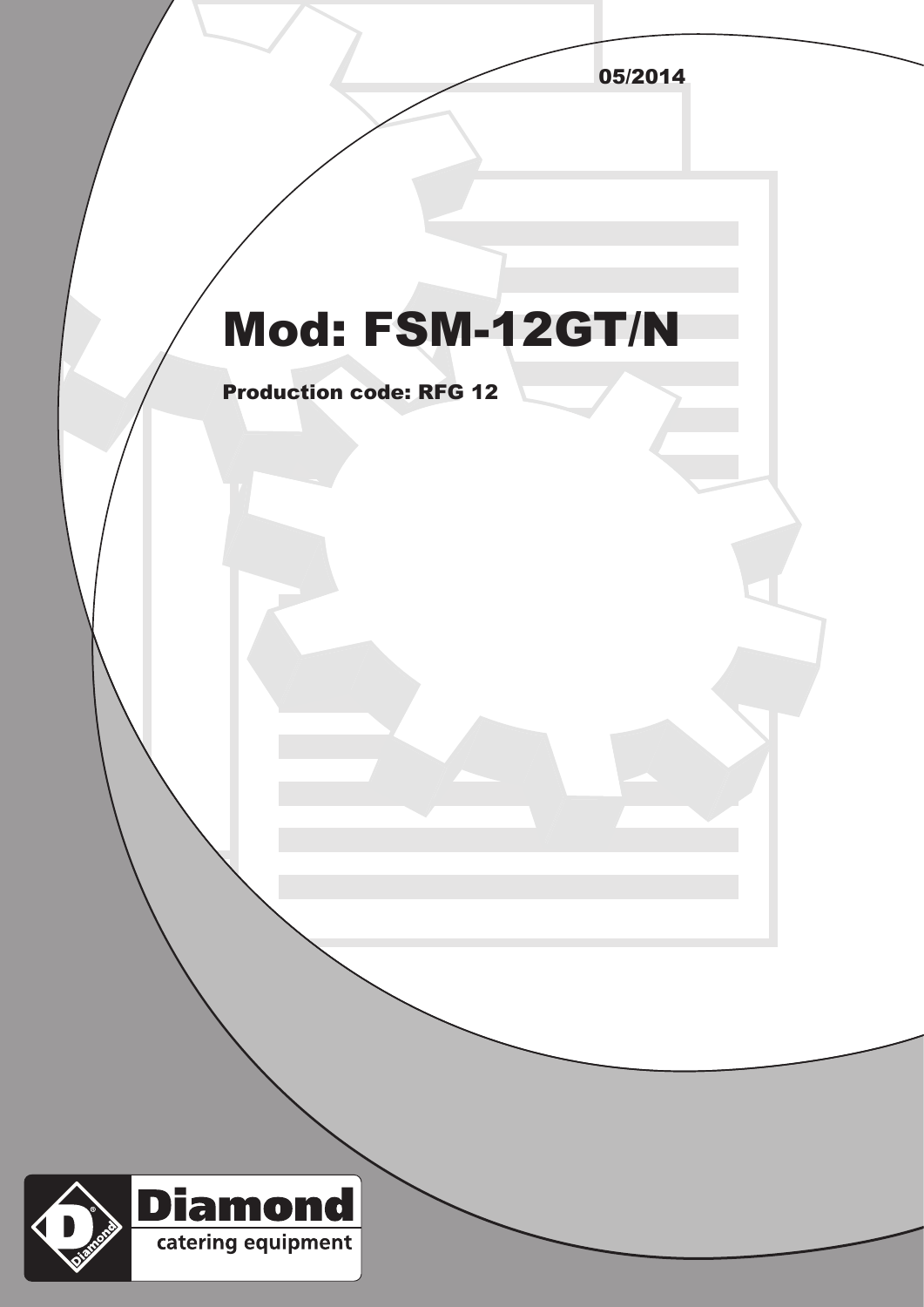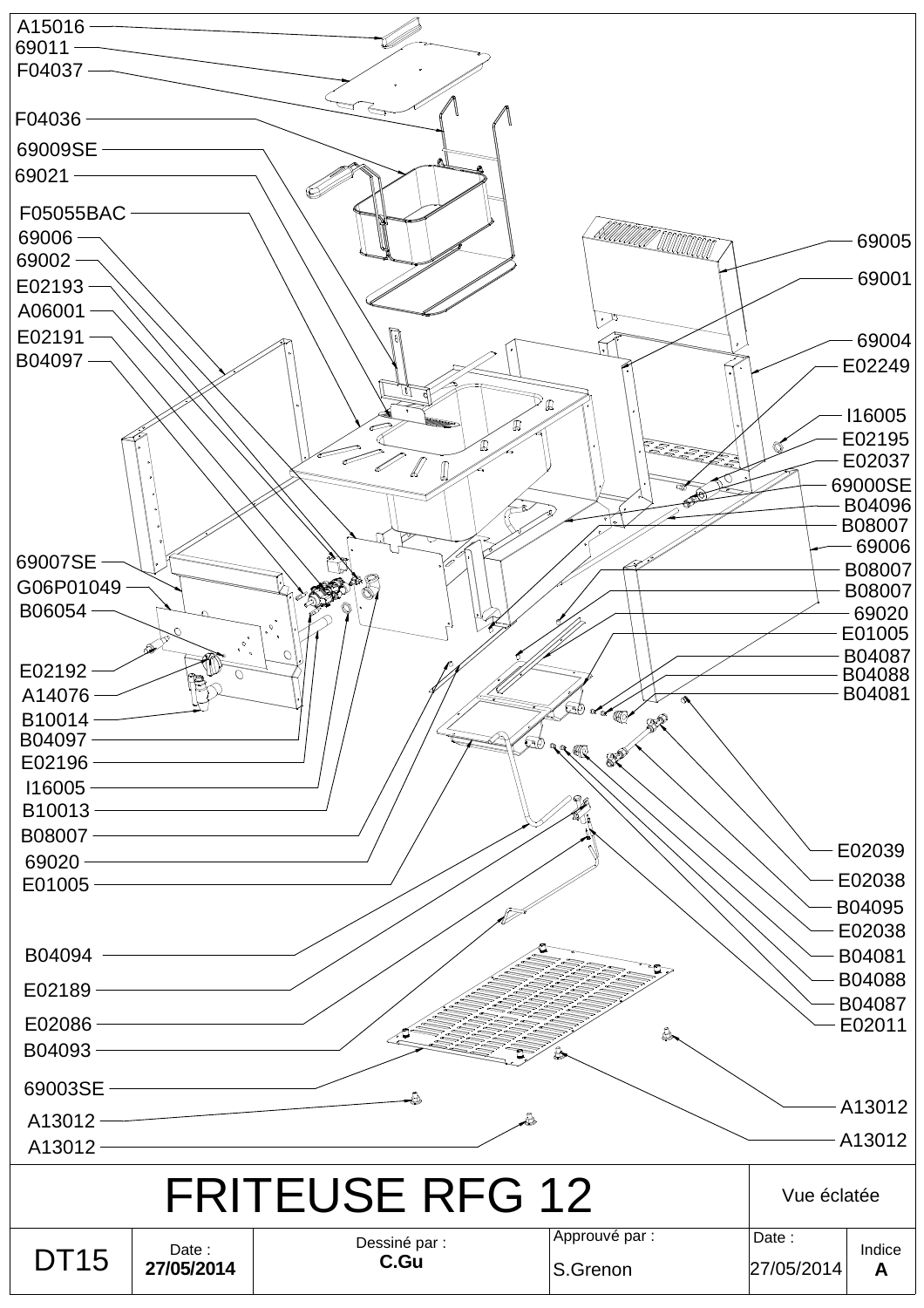| <b>CODE</b> | QTE            | <b>PIECE</b>                                 | <b>SPARE PART</b>                             |
|-------------|----------------|----------------------------------------------|-----------------------------------------------|
| 69000SE     | $\mathbf{1}$   | HABILLAGE INT FRITEUSE GAZ                   | INSIDE DRESSING GAS FRYER                     |
| 69001       | $\mathbf{1}$   | PLAQUE ARRIERE HABILLAGE FRITEUSE GAZ        | REAR PLATE DRESSING GAS FRYER                 |
| 69002       | $\overline{1}$ | PLAQUE AVANT HABILLAGE FRIT GAZ              | FACE PLATE DRESSING GAS FRYER                 |
| 69003SE     | $\mathbf{1}$   | FOND FRITEUSE GAZ                            | <b>BOTTOM CASING GAS FRYER</b>                |
| 69004       | $\mathbf{1}$   | CACHE ARRIERE BAS FRITEUSE GAZ               | BOTTOM BACK COVER GAS FRYER                   |
| 69005       | $\mathbf{1}$   | CACHE ARRIERE EVAPORATEUR FRITEUSE GAZ       | EVAPORATOR BACK COVER GAS FRYER               |
| 69006       | $\overline{2}$ | COTE GAUCHE/DROIT FRITEUSE GAZ               | LEFT/RIGHT SIDE GAS FRYER                     |
| 69007SE     | $\mathbf{1}$   | <b>BANDEAU FRITEUSE GAZ</b>                  | <b>CONTROL PANEL GAS FRYER</b>                |
| 69009SE     | $\mathbf{1}$   | CACHE BULBE BAS FRIT GAZ                     | CACHE BULB LOW GAS FRYER                      |
| 69011       | $\mathbf{1}$   | COUVERCLE FRITEUSE GAZ                       | <b>LID GAS FRYER</b>                          |
| 69020       | $\overline{c}$ | ENTRETOISE RADIANT FRITEUSE GAZ              | <b>BURNER SPACER GAS FRYER</b>                |
| 69021       | $\mathbf{1}$   | FILTRE FRIT GAZ                              | FILTER GAS FRYER                              |
| A06001      | $\mathbf{1}$   | THERMOSTAT SECURITE FRITEUSE SP 001          | THERMOSTAT SECURITY FRYER SP 001              |
| A13012      | $\overline{4}$ | VERIN HEXAGONE M10x20                        | HEXAGON JACK M10x20                           |
| A14076      | $\mathbf{1}$   | BOUTON GAZ3H CREPIERE SIMPLE ET DOUBLE       | KNOB GAS 3 H CREPE MACHINE SIMPLE & DOUBLE    |
| A15016      | $\mathbf{1}$   | POIGNEE CEINTURE FRITEUSE                    | FRYER SIDE HANDLE                             |
| B04081      | $\overline{c}$ | PORTE INJECTEUR GRG/FRITEUSE GAZ             | INJECTOR HOLDER GRG/GAS FRYER                 |
| B04087      | $\overline{c}$ | INJECTEUR Diam. 1.4 GN GR40/60/80 G          | INJECTOR Diam 1.4 GN GR 40/60/80 G            |
| B04088      | $\overline{2}$ | INJECTEUR BP Diam 0.9 GR 40/60/80 G          | INJECTOR BP Diam 0.9 GR 40/60/80 G            |
| B04093      | $\mathbf{1}$   | TUBE CUIVRE ROBINET/VEILLEUSE FRITEUSE GAZ   | COPPER PIPE TAP / PILOT LIGHT GAS FRYER       |
| B04094      | $\mathbf{1}$   | TUBE CUIVRE ROBINET/BRULEUR FRITEUSE GAZ     | COPPER PIPE TAP/BURNER GAS FRYER              |
| B04095      | $\mathbf{1}$   | TUBE CUIVRE BRULEUR/BRULEUR FRITEUSE GAZ     | COPPER PIPE BURNER/BURNER GAS FRYER           |
| B04096      | $\mathbf{1}$   | TUBE CUIVRE ROBINET FRITEUSE GAZ             | COPPER PIPE TAP GAS FRYER                     |
| B04097      | $\overline{2}$ | ENTRETOISE ROBINET FRITEUSE GAZ              | SPACER TAP GAS FRYER                          |
| B06054      | $\mathbf{1}$   | BILLE ACIER FRITEUSE GAZ                     | STEEL BALL GAS FRYER                          |
| B08007      | $\overline{4}$ | <b>ENTRETOISE RB-CS-RTS</b>                  | <b>SPACER</b>                                 |
| B10013      | $\mathbf{1}$   | COUDE 90° 1/2 FRITEUSE GAZ                   | ELBOW 90° GAS FRYER                           |
| B10014      | $\mathbf{1}$   | ROBINET VIDANGE FRITEUSE                     | DRAINING DEVICE TAP FRYER                     |
| E01005      | $\overline{c}$ | RADIANT GRG                                  | <b>BURNER GRG</b>                             |
| E02011      | $\mathbf{1}$   | THERMOCOUPLE Lg 850 SGM60/SGF80              | THERMOCOUPLE Lg 850 SGM60/SGF80               |
| E02037      | $\mathbf{1}$   | RACCORD UNION MALE                           | MALE UNION JOIN                               |
| E02038      | $\overline{2}$ | RACCORD TE MALE                              | MALE TE JOIN                                  |
| E02039      | 1              | <b>BOUCHON</b>                               | <b>STOPPER</b>                                |
| E02086      | $\mathbf{1}$   | INJECTEUR VEILLEUSE GN DIAM 45 SGM 60-SGF 80 | PILOT LIGHT INJECTOR GN DIAM 45 SGM 60-SGF 80 |
| E02189      | $\mathbf{1}$   | <b>VEILLEUSE FRITEUSE GAZ</b>                | PILOT LIGHT GAS FRYER                         |
| E02191      | $\mathbf{1}$   | ROBINET THERMOSTATIQUE FRITEUSE GAZ          | THERMOSTATIC TAP GAS FRYER                    |
| E02192      | 1              | PIEZO COMPLET FRITEUSE GAZ                   | PIEZO ASSEMBLY GAS FRYER                      |
| E02193      | $\mathbf{1}$   | INTERRUPTEUR THERMOCOUPLE FRITEUSE GAZ       | THERMOCOUPLE SWITCH GAS FRYER                 |
| E02195      | 1              | RACCORD ALIMENTATION FRITEUSE GAZ/SGM 80     | LINK ALIMENTATION GAS FRYER/SGM 80            |
| E02196      | $\mathbf{1}$   | TUBE VIDANGE FRITEUSE GAZ                    | DRAINING DEVICE PIPE GAS FRYER                |
| E02249      | 1              | PRISE DE PRESSION FRITEUSE GAZ               | TAKING PRESSURE GAS FRYER                     |
| F04036      | $\mathbf{1}$   | <b>PANIER FRITEUSE GAZ</b>                   | <b>BASKET GAS FRYER</b>                       |
| F04037      | $\mathbf{1}$   | ACCROCHE PANIER FRITEUSE GAZ                 | <b>BASKETHOLDER GAS FRYER</b>                 |
| F05055BAC   | $\mathbf{1}$   | <b>BAC FRITEUSE GAZ</b>                      | CONTAINER GAS FRYER                           |
| G06P01049   | $\mathbf{1}$   | <b>CADRAN</b>                                | <b>FRONT PANEL</b>                            |
| 116005      | $\overline{2}$ | ECROU FRITEUSE GAZ                           | <b>NUTGAS FRYER</b>                           |
|             |                |                                              |                                               |

| <b>FRITEUSE RFG 12</b>   |                 |
|--------------------------|-----------------|
| Dessiné nar <sup>.</sup> | 'Approuvé par : |

Nomenclature

DT15

Dessiné par : **C.Gu**

J.Godéré 27/05/2014

Date:

Indice **A**